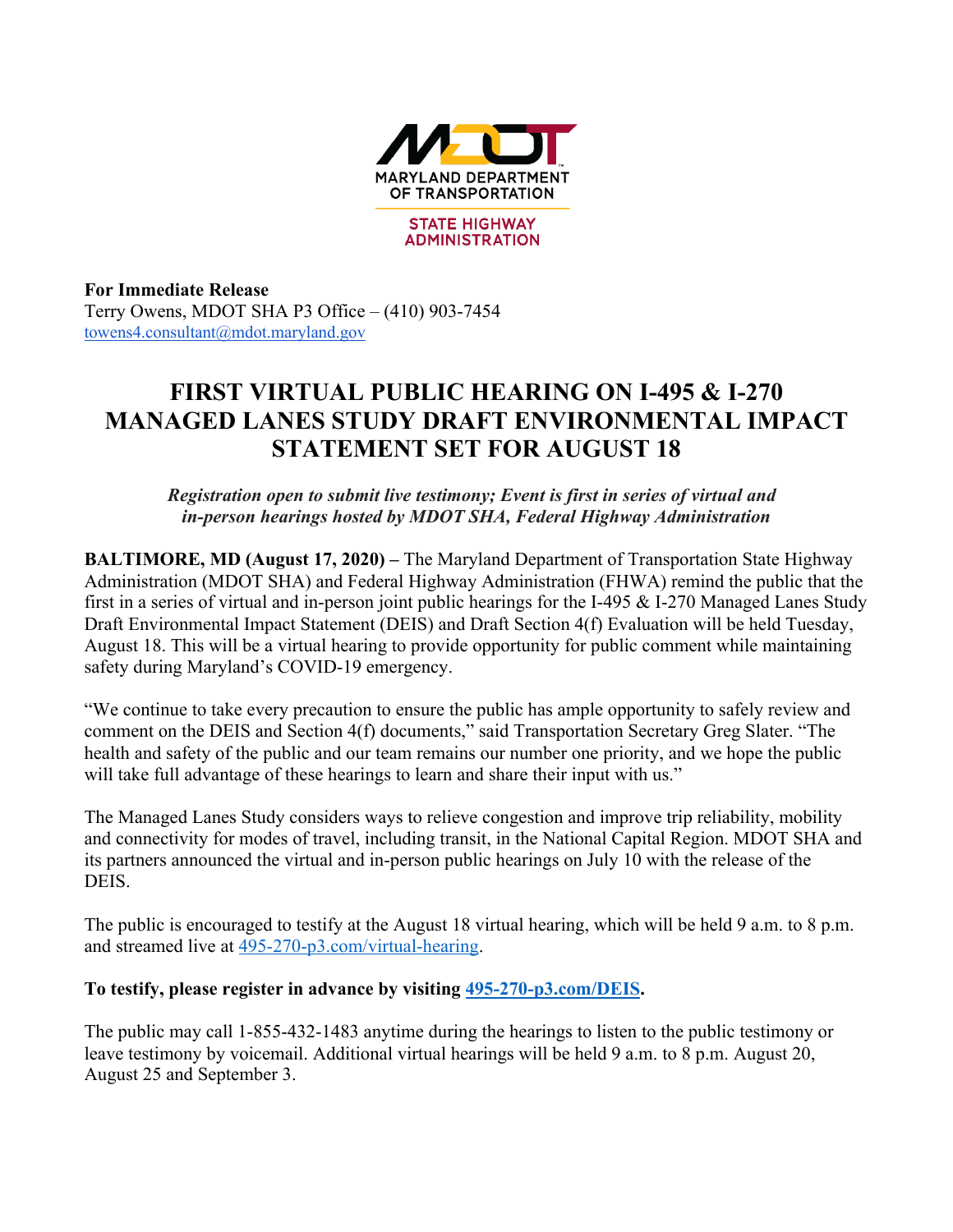In-person hearings are scheduled from noon to 9 p.m. September 1 at Homewood Suites by Hilton, 9103 Basil Court, Largo, in Prince George's County; and noon to 9 p.m. September 10 at Hilton Executive Meeting Center, 1750 Rockville Pike, Rockville, in Montgomery County. To promote social distancing, testimony at these hearings will be by APPOINTMENT ONLY. Participants will be placed into time slots, and also may listen to other testimony and speak to the limited staff who will be \ on-site to answer questions. To register, call 1-833-858-5960.

At the in-person hearings, social distancing protocols will be strictly enforced, including a requirement for face coverings. Hand sanitizing stations will be in place and there will be limited capacity in the hearing rooms. The public also may call 1-855-432-1483 on in-person hearing dates to listen live and/or leave testimony by voicemail from noon to 9 p.m. Press \* to hear options.

Those testifying either virtually or in person will be given three minutes. Maryland Relay Service can assist teletype users at 7-1-1. Individuals requiring assistance, such as an interpreter for hearing/speech difficulties or assistance with the English language, can call the program's toll-free number, 1-833-858- 5960. MDOT SHA and FHWA will continue to monitor the ongoing impacts of COVID-19 and follow the guidance of public health officials to determine any changes to the planned hearings as conditions evolve.

The DEIS includes traffic, environmental, engineering and financial analyses of a No Build Alternative and six Build Alternatives involving high-occupancy toll (HOT) lanes or express toll lanes (ETL), sometimes in combination with existing high-occupancy vehicle (HOV) lanes on I-270. As part of the review, MDOT SHA, FHWA and the Maryland Department of the Environment (MDE) are conducting the four virtual and two in-person joint public hearings to provide opportunities for public comment.

The U.S. Army Corps of Engineers (USACE) will participate in the August 25 hearing, as comments also will be accepted on the Joint Federal/State Application (JPA) for Alteration of Any Floodplain, Waterway, Tidal or Nontidal Wetland in Maryland. The USACE is responsible for reviewing the JPA per the Clean Water Act (Section 404(b)(1)) and MDE is responsible for reviewing the application per Environment Article §5-503 and §5-906, Annotated Code of Maryland.

The DEIS, supporting technical reports and JPA are available online at 495-270-p3.com/DEIS. Hard copies of the DEIS and electronic copies of technical reports and the JPA also are available for review at multiple locations in Montgomery and Prince George's counties, as well as one in Fairfax, Va. and one in Washington, D.C. For a list of these locations, go to the website above.

**In addition to oral testimony during the virtual and in-person public hearings, the public may provide comments through an online comment form at 495-270-p3.com/DEIS. Written comments also may be emailed to MLS-NEPA-P3@mdot.maryland.gov or mailed to:**

**Lisa B. Choplin, DBIA** Director, I-495 & I-270 P3 Office Maryland Department of Transportation State Highway Administration 707 North Calvert Street, Mail Stop P-601 Baltimore, MD 21202